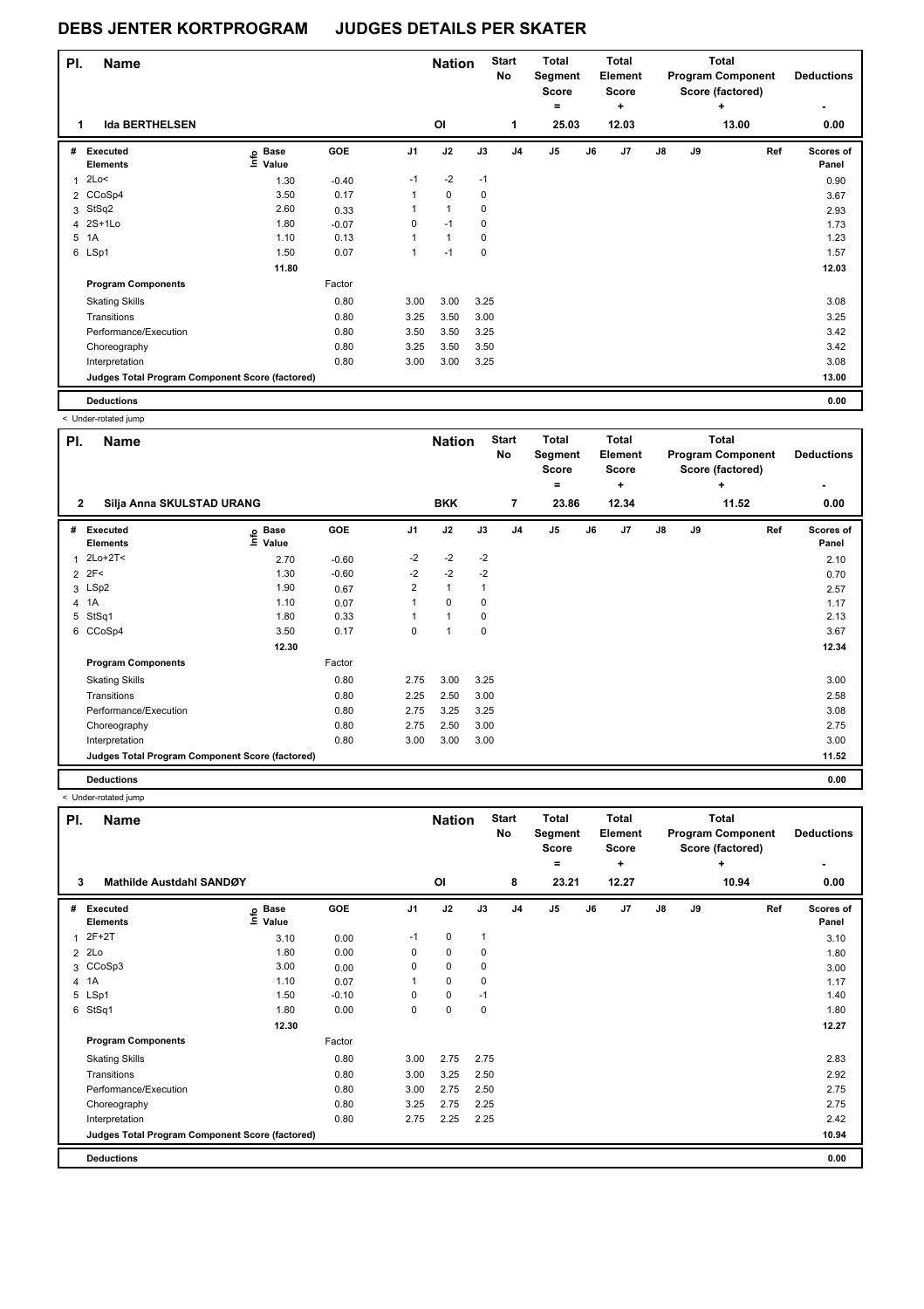| PI.            | <b>Name</b>                                     |                   |         |                | <b>Nation</b> |              | <b>Start</b><br>No | <b>Total</b><br>Segment<br><b>Score</b><br>۰ |    | Total<br>Element<br>Score<br>÷ |               |    | <b>Total</b><br><b>Program Component</b><br>Score (factored)<br>÷ | <b>Deductions</b><br>٠    |
|----------------|-------------------------------------------------|-------------------|---------|----------------|---------------|--------------|--------------------|----------------------------------------------|----|--------------------------------|---------------|----|-------------------------------------------------------------------|---------------------------|
| 4              | Marianne STÅLEN                                 |                   |         |                | <b>TSK</b>    |              | 4                  | 22.88                                        |    | 12.10                          |               |    | 10.78                                                             | 0.00                      |
| #              | Executed<br><b>Elements</b>                     | e Base<br>E Value | GOE     | J <sub>1</sub> | J2            | J3           | J4                 | J5                                           | J6 | J7                             | $\mathsf{J}8$ | J9 | Ref                                                               | <b>Scores of</b><br>Panel |
| $\mathbf{1}$   | 1A                                              | 1.10              | 0.20    | $\mathbf{1}$   | $\mathbf{1}$  | $\mathbf{1}$ |                    |                                              |    |                                |               |    |                                                                   | 1.30                      |
| $\overline{2}$ | 2Lo                                             | 1.80              | $-0.10$ | $-1$           | $\mathbf 0$   | $\mathbf 0$  |                    |                                              |    |                                |               |    |                                                                   | 1.70                      |
|                | 3 LSpB                                          | 1.20              | $-0.30$ | 0              | $-2$          | $-1$         |                    |                                              |    |                                |               |    |                                                                   | 0.90                      |
|                | 4 2Lz+2T                                        | 3.40              | $-0.20$ | 0              | $-1$          | $-1$         |                    |                                              |    |                                |               |    |                                                                   | 3.20                      |
|                | 5 CCoSp3                                        | 3.00              | 0.17    |                | 0             | 0            |                    |                                              |    |                                |               |    |                                                                   | 3.17                      |
|                | 6 StSqB                                         | 1.50              | 0.33    |                | 0             | $\mathbf{1}$ |                    |                                              |    |                                |               |    |                                                                   | 1.83                      |
|                |                                                 | 12.00             |         |                |               |              |                    |                                              |    |                                |               |    |                                                                   | 12.10                     |
|                | <b>Program Components</b>                       |                   | Factor  |                |               |              |                    |                                              |    |                                |               |    |                                                                   |                           |
|                | <b>Skating Skills</b>                           |                   | 0.80    | 3.00           | 3.25          | 3.00         |                    |                                              |    |                                |               |    |                                                                   | 3.08                      |
|                | Transitions                                     |                   | 0.80    | 2.75           | 2.75          | 2.25         |                    |                                              |    |                                |               |    |                                                                   | 2.58                      |
|                | Performance/Execution                           |                   | 0.80    | 3.00           | 2.50          | 2.50         |                    |                                              |    |                                |               |    |                                                                   | 2.67                      |
|                | Choreography                                    |                   | 0.80    | 2.75           | 2.75          | 2.25         |                    |                                              |    |                                |               |    |                                                                   | 2.58                      |
|                | Interpretation                                  |                   | 0.80    | 3.00           | 2.25          | 2.50         |                    |                                              |    |                                |               |    |                                                                   | 2.58                      |
|                | Judges Total Program Component Score (factored) |                   |         |                |               |              |                    |                                              |    |                                |               |    |                                                                   | 10.78                     |
|                |                                                 |                   |         |                |               |              |                    |                                              |    |                                |               |    |                                                                   |                           |

| <b>Deductions</b> | 0.00 |
|-------------------|------|
| .                 | .    |
|                   |      |

H

| PI.          | <b>Name</b>                                     |                   |         |      | <b>Nation</b> |      | <b>Start</b><br>No | <b>Total</b><br>Segment<br><b>Score</b><br>۰ |    | <b>Total</b><br>Element<br>Score<br>٠ |               |    | <b>Total</b><br><b>Program Component</b><br>Score (factored)<br>÷ | <b>Deductions</b>  |
|--------------|-------------------------------------------------|-------------------|---------|------|---------------|------|--------------------|----------------------------------------------|----|---------------------------------------|---------------|----|-------------------------------------------------------------------|--------------------|
| 5            | <b>Nina JOAKIMSEN</b>                           |                   |         |      | OI            |      | 12                 | 21.75                                        |    | 10.27                                 |               |    | 11.48                                                             | 0.00               |
| #            | Executed<br><b>Elements</b>                     | e Base<br>⊑ Value | GOE     | J1   | J2            | J3   | J <sub>4</sub>     | J5                                           | J6 | J7                                    | $\mathsf{J}8$ | J9 | Ref                                                               | Scores of<br>Panel |
| $\mathbf{1}$ | 1A                                              | 1.10              | 0.13    | 1    | $\mathbf 0$   | 1    |                    |                                              |    |                                       |               |    |                                                                   | 1.23               |
|              | 2 StSq1                                         | 1.80              | 0.17    |      | 0             | 0    |                    |                                              |    |                                       |               |    |                                                                   | 1.97               |
|              | 3 LSp1                                          | 1.50              | $-0.30$ | $-1$ | $-1$          | $-1$ |                    |                                              |    |                                       |               |    |                                                                   | 1.20               |
|              | $4$ 2T<                                         | 0.90              | $-0.33$ | $-2$ | $-2$          | $-1$ |                    |                                              |    |                                       |               |    |                                                                   | 0.57               |
|              | 5 2S+2Lo<                                       | 2.60              | $-0.20$ | $-1$ | $-1$          | $-1$ |                    |                                              |    |                                       |               |    |                                                                   | 2.40               |
|              | 6 CCoSp3                                        | 3.00              | $-0.10$ | $-1$ | 0             | 0    |                    |                                              |    |                                       |               |    |                                                                   | 2.90               |
|              |                                                 | 10.90             |         |      |               |      |                    |                                              |    |                                       |               |    |                                                                   | 10.27              |
|              | <b>Program Components</b>                       |                   | Factor  |      |               |      |                    |                                              |    |                                       |               |    |                                                                   |                    |
|              | <b>Skating Skills</b>                           |                   | 0.80    | 2.75 | 2.25          | 3.00 |                    |                                              |    |                                       |               |    |                                                                   | 2.67               |
|              | Transitions                                     |                   | 0.80    | 2.75 | 2.50          | 2.75 |                    |                                              |    |                                       |               |    |                                                                   | 2.67               |
|              | Performance/Execution                           |                   | 0.80    | 3.25 | 3.25          | 3.25 |                    |                                              |    |                                       |               |    |                                                                   | 3.25               |
|              | Choreography                                    |                   | 0.80    | 2.75 | 2.75          | 2.75 |                    |                                              |    |                                       |               |    |                                                                   | 2.75               |
|              | Interpretation                                  |                   | 0.80    | 3.00 | 3.00          | 3.00 |                    |                                              |    |                                       |               |    |                                                                   | 3.00               |
|              | Judges Total Program Component Score (factored) |                   |         |      |               |      |                    |                                              |    |                                       |               |    |                                                                   | 11.48              |
|              | <b>Deductions</b>                               |                   |         |      |               |      |                    |                                              |    |                                       |               |    |                                                                   | 0.00               |

|          | < Under-rotated jump                            |                            |            |                |                      |      |                          |                                                  |    |                                                      |               |    |                                                                     |                                |
|----------|-------------------------------------------------|----------------------------|------------|----------------|----------------------|------|--------------------------|--------------------------------------------------|----|------------------------------------------------------|---------------|----|---------------------------------------------------------------------|--------------------------------|
| PI.<br>6 | <b>Name</b><br>Vanessa GJERDE                   |                            |            |                | <b>Nation</b><br>LIL |      | <b>Start</b><br>No<br>10 | <b>Total</b><br>Segment<br>Score<br>$=$<br>20.60 |    | <b>Total</b><br>Element<br><b>Score</b><br>٠<br>8.88 |               |    | Total<br><b>Program Component</b><br>Score (factored)<br>÷<br>11.72 | <b>Deductions</b><br>۰<br>0.00 |
|          |                                                 |                            |            |                |                      |      |                          |                                                  |    |                                                      |               |    |                                                                     |                                |
| #        | <b>Executed</b><br><b>Elements</b>              | e Base<br>E Value<br>Value | <b>GOE</b> | J <sub>1</sub> | J2                   | J3   | J <sub>4</sub>           | J5                                               | J6 | J <sub>7</sub>                                       | $\mathsf{J}8$ | J9 | Ref                                                                 | Scores of<br>Panel             |
|          | 2Lo<+2Lo<<                                      | 1.80                       | $-0.80$    | $-3$           | $-3$                 | $-2$ |                          |                                                  |    |                                                      |               |    |                                                                     | 1.00                           |
| 2        | 2S                                              | 1.30                       | 0.07       |                | 0                    | 0    |                          |                                                  |    |                                                      |               |    |                                                                     | 1.37                           |
|          | 3 CCoSp2                                        | 2.50                       | 0.17       |                | $\mathbf 0$          | 0    |                          |                                                  |    |                                                      |               |    |                                                                     | 2.67                           |
| 4        | StSqB                                           | 1.50                       | 0.17       | 0              | $\mathbf 0$          |      |                          |                                                  |    |                                                      |               |    |                                                                     | 1.67                           |
|          | 5 1A                                            | 1.10                       | 0.07       |                | $\mathbf 0$          | 0    |                          |                                                  |    |                                                      |               |    |                                                                     | 1.17                           |
|          | 6 LSpB                                          | 1.20                       | $-0.20$    | $\Omega$       | $-1$                 | $-1$ |                          |                                                  |    |                                                      |               |    |                                                                     | 1.00                           |
|          |                                                 | 9.40                       |            |                |                      |      |                          |                                                  |    |                                                      |               |    |                                                                     | 8.88                           |
|          | <b>Program Components</b>                       |                            | Factor     |                |                      |      |                          |                                                  |    |                                                      |               |    |                                                                     |                                |
|          | <b>Skating Skills</b>                           |                            | 0.80       | 2.75           | 2.50                 | 3.00 |                          |                                                  |    |                                                      |               |    |                                                                     | 2.75                           |
|          | Transitions                                     |                            | 0.80       | 3.00           | 2.50                 | 3.00 |                          |                                                  |    |                                                      |               |    |                                                                     | 2.83                           |
|          | Performance/Execution                           |                            | 0.80       | 2.75           | 3.25                 | 3.25 |                          |                                                  |    |                                                      |               |    |                                                                     | 3.08                           |
|          | Choreography                                    |                            | 0.80       | 3.00           | 3.00                 | 2.75 |                          |                                                  |    |                                                      |               |    |                                                                     | 2.92                           |
|          | Interpretation                                  |                            | 0.80       | 3.25           | 3.25                 | 2.75 |                          |                                                  |    |                                                      |               |    |                                                                     | 3.08                           |
|          | Judges Total Program Component Score (factored) |                            |            |                |                      |      |                          |                                                  |    |                                                      |               |    |                                                                     | 11.72                          |
|          | <b>Deductions</b>                               |                            |            |                |                      |      |                          |                                                  |    |                                                      |               |    |                                                                     | 0.00                           |

< Under-rotated jump << Downgraded jump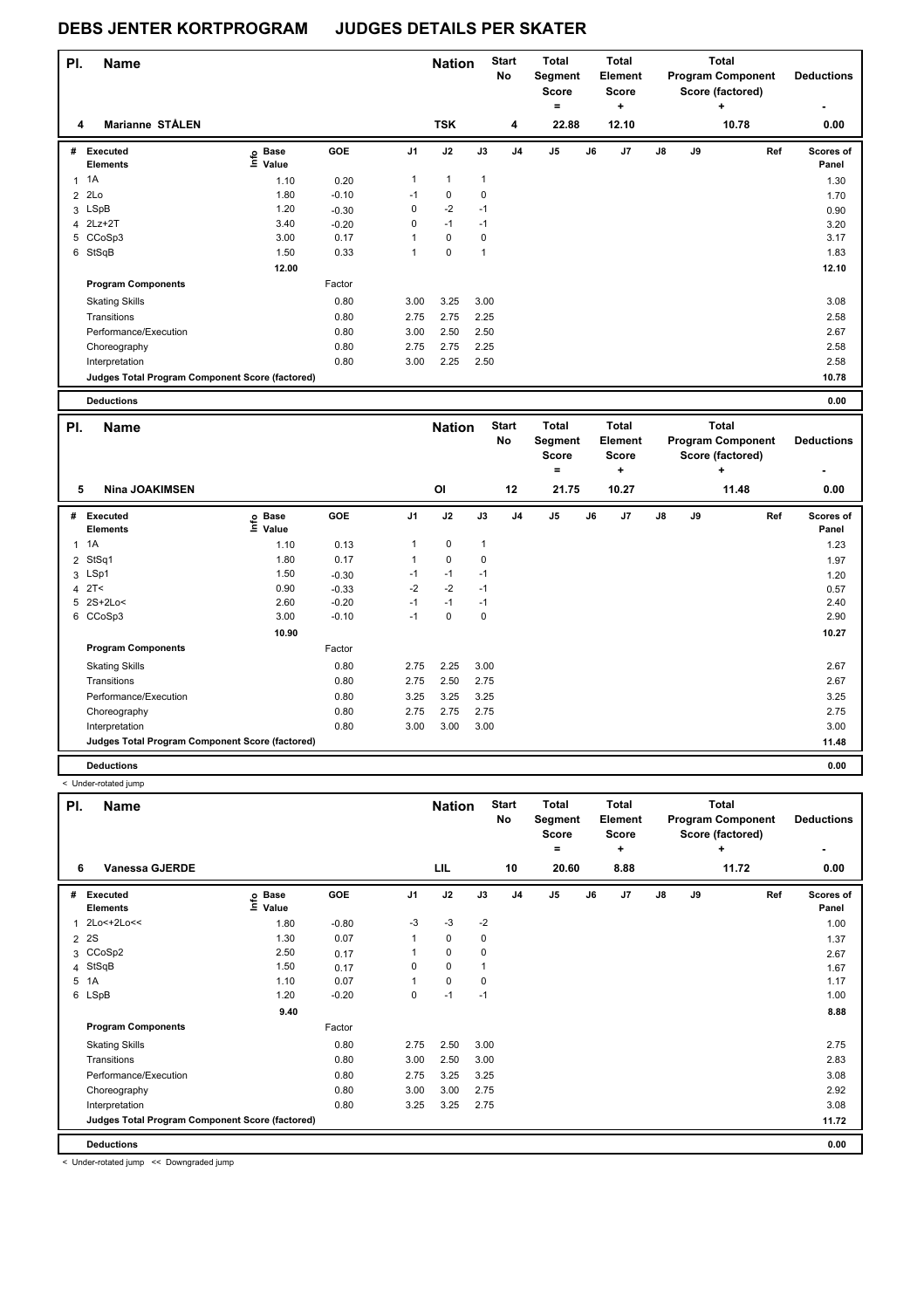| PI.            | <b>Name</b>                                     |                              |         |      | <b>Nation</b> |          | <b>Start</b><br>No | <b>Total</b><br>Segment<br><b>Score</b><br>٠ |    | <b>Total</b><br>Element<br><b>Score</b><br>÷ |               |    | Total<br><b>Program Component</b><br>Score (factored) | <b>Deductions</b>  |
|----------------|-------------------------------------------------|------------------------------|---------|------|---------------|----------|--------------------|----------------------------------------------|----|----------------------------------------------|---------------|----|-------------------------------------------------------|--------------------|
| 7              | <b>Frida Eline JENSEN</b>                       |                              |         |      | SIL           |          | $\mathbf{2}$       | 20.10                                        |    | 10.50                                        |               |    | ÷<br>9.60                                             | ۰<br>0.00          |
| #              | Executed<br><b>Elements</b>                     | <b>Base</b><br>lnfo<br>Value | GOE     | J1   | J2            | J3       | J <sub>4</sub>     | J <sub>5</sub>                               | J6 | J7                                           | $\mathsf{J}8$ | J9 | Ref                                                   | Scores of<br>Panel |
| $\mathbf{1}$   | 1A                                              | 1.10                         | 0.00    | 0    | 0             | 0        |                    |                                              |    |                                              |               |    |                                                       | 1.10               |
| $\overline{2}$ | 2Lo+1Lo                                         | 2.30                         | 0.00    | 0    | $\mathbf 0$   | 0        |                    |                                              |    |                                              |               |    |                                                       | 2.30               |
|                | 3 CCoSp1                                        | 2.00                         | $-0.20$ | $-1$ | $-1$          | $\Omega$ |                    |                                              |    |                                              |               |    |                                                       | 1.80               |
| 4              | <b>2S</b>                                       | 1.30                         | 0.07    |      | 0             | $\Omega$ |                    |                                              |    |                                              |               |    |                                                       | 1.37               |
|                | 5 LSpB                                          | 1.20                         | $-0.20$ | $-1$ | $-1$          | $\Omega$ |                    |                                              |    |                                              |               |    |                                                       | 1.00               |
|                | 6 StSq2                                         | 2.60                         | 0.33    | 0    | $\mathbf{1}$  | 1        |                    |                                              |    |                                              |               |    |                                                       | 2.93               |
|                |                                                 | 10.50                        |         |      |               |          |                    |                                              |    |                                              |               |    |                                                       | 10.50              |
|                | <b>Program Components</b>                       |                              | Factor  |      |               |          |                    |                                              |    |                                              |               |    |                                                       |                    |
|                | <b>Skating Skills</b>                           |                              | 0.80    | 2.25 | 3.00          | 3.00     |                    |                                              |    |                                              |               |    |                                                       | 2.75               |
|                | Transitions                                     |                              | 0.80    | 2.00 | 3.00          | 2.50     |                    |                                              |    |                                              |               |    |                                                       | 2.50               |
|                | Performance/Execution                           |                              | 0.80    | 2.25 | 2.50          | 2.75     |                    |                                              |    |                                              |               |    |                                                       | 2.50               |
|                | Choreography                                    |                              | 0.80    | 2.00 | 2.25          | 2.50     |                    |                                              |    |                                              |               |    |                                                       | 2.25               |
|                | Interpretation                                  |                              | 0.80    | 1.75 | 1.75          | 2.50     |                    |                                              |    |                                              |               |    |                                                       | 2.00               |
|                | Judges Total Program Component Score (factored) |                              |         |      |               |          |                    |                                              |    |                                              |               |    |                                                       | 9.60               |
|                | <b>Deductions</b>                               |                              |         |      |               |          |                    |                                              |    |                                              |               |    |                                                       | 0.00               |

| PI.          | <b>Name</b>                                     |                              |         |                | <b>Nation</b> |      | <b>Start</b><br>No | Total<br>Segment<br><b>Score</b> |    | Total<br>Element<br><b>Score</b> |               |    | <b>Total</b><br><b>Program Component</b><br>Score (factored) | <b>Deductions</b>         |
|--------------|-------------------------------------------------|------------------------------|---------|----------------|---------------|------|--------------------|----------------------------------|----|----------------------------------|---------------|----|--------------------------------------------------------------|---------------------------|
| 8            | <b>Kristine STAVA</b>                           |                              |         |                | <b>BSK</b>    |      |                    | =<br>17.26                       |    | ÷<br>8.20                        |               |    | ٠<br>9.06                                                    | $\blacksquare$            |
|              |                                                 |                              |         |                |               |      | 9                  |                                  |    |                                  |               |    |                                                              | 0.00                      |
| #            | Executed<br><b>Elements</b>                     | <b>Base</b><br>١nf٥<br>Value | GOE     | J <sub>1</sub> | J2            | J3   | J <sub>4</sub>     | J <sub>5</sub>                   | J6 | J7                               | $\mathsf{J}8$ | J9 | Ref                                                          | <b>Scores of</b><br>Panel |
| $\mathbf{1}$ | StSqB                                           | 1.50                         | 0.07    | $-1$           | 1             | 0    |                    |                                  |    |                                  |               |    |                                                              | 1.57                      |
|              | 2 1A                                            | 1.10                         | 0.00    | 0              | 0             | 0    |                    |                                  |    |                                  |               |    |                                                              | 1.10                      |
|              | 3 CCoSpB                                        | 1.70                         | $-0.20$ | $-1$           | 0             | $-1$ |                    |                                  |    |                                  |               |    |                                                              | 1.50                      |
|              | 4 2F                                            | 1.80                         | $-0.70$ | $-3$           | $-2$          | $-2$ |                    |                                  |    |                                  |               |    |                                                              | 1.10                      |
|              | $5$ 2T+2T<<                                     | 1.70                         | $-0.60$ | $-3$           | $-3$          | $-3$ |                    |                                  |    |                                  |               |    |                                                              | 1.10                      |
|              | 6 LSp1                                          | 1.50                         | 0.33    | $\mathbf{1}$   | 1             | 0    |                    |                                  |    |                                  |               |    |                                                              | 1.83                      |
|              |                                                 | 9.30                         |         |                |               |      |                    |                                  |    |                                  |               |    |                                                              | 8.20                      |
|              | <b>Program Components</b>                       |                              | Factor  |                |               |      |                    |                                  |    |                                  |               |    |                                                              |                           |
|              | <b>Skating Skills</b>                           |                              | 0.80    | 2.00           | 3.00          | 2.50 |                    |                                  |    |                                  |               |    |                                                              | 2.50                      |
|              | Transitions                                     |                              | 0.80    | 1.50           | 2.25          | 2.25 |                    |                                  |    |                                  |               |    |                                                              | 2.00                      |
|              | Performance/Execution                           |                              | 0.80    | 1.75           | 2.75          | 2.50 |                    |                                  |    |                                  |               |    |                                                              | 2.33                      |
|              | Choreography                                    |                              | 0.80    | 2.00           | 2.75          | 2.25 |                    |                                  |    |                                  |               |    |                                                              | 2.33                      |
|              | Interpretation                                  |                              | 0.80    | 2.00           | 2.25          | 2.25 |                    |                                  |    |                                  |               |    |                                                              | 2.17                      |
|              | Judges Total Program Component Score (factored) |                              |         |                |               |      |                    |                                  |    |                                  |               |    |                                                              | 9.06                      |
|              | <b>Deductions</b>                               |                              |         |                |               |      |                    |                                  |    |                                  |               |    |                                                              | 0.00                      |

|     | << Downgraded jump                              |                              |            |                      |               |             |                    |    |                                              |    |                                              |    |    |                                                                   |                        |
|-----|-------------------------------------------------|------------------------------|------------|----------------------|---------------|-------------|--------------------|----|----------------------------------------------|----|----------------------------------------------|----|----|-------------------------------------------------------------------|------------------------|
| PI. | <b>Name</b>                                     |                              |            |                      | <b>Nation</b> |             | <b>Start</b><br>No |    | <b>Total</b><br>Segment<br><b>Score</b><br>Ξ |    | <b>Total</b><br>Element<br><b>Score</b><br>÷ |    |    | <b>Total</b><br><b>Program Component</b><br>Score (factored)<br>÷ | <b>Deductions</b><br>٠ |
| 9   | <b>Sofie LARSEN EIDE</b>                        |                              |            |                      | <b>BSK</b>    |             | 6                  |    | 16.76                                        |    | 7.04                                         |    |    | 9.72                                                              | 0.00                   |
| #   | Executed<br><b>Elements</b>                     | <b>Base</b><br>١nf٥<br>Value | <b>GOE</b> | J <sub>1</sub>       | J2            | J3          | J <sub>4</sub>     | J5 |                                              | J6 | J <sub>7</sub>                               | J8 | J9 | Ref                                                               | Scores of<br>Panel     |
| 1   | 1A                                              | 1.10                         | 0.07       | $\mathbf{1}$         | $\mathbf 0$   | 0           |                    |    |                                              |    |                                              |    |    |                                                                   | 1.17                   |
|     | 2 LSpB                                          | 1.20                         | $-0.20$    | 0                    | $-1$          | $-1$        |                    |    |                                              |    |                                              |    |    |                                                                   | 1.00                   |
| 3   | <b>2S</b>                                       | 1.30                         | $-0.20$    | $-1$                 | $-1$          | $-1$        |                    |    |                                              |    |                                              |    |    |                                                                   | 1.10                   |
|     | 4 CCoSp1                                        | 2.00                         | 0.00       | 0                    | 0             | 0           |                    |    |                                              |    |                                              |    |    |                                                                   | 2.00                   |
|     | 5 2T<<+COMBO                                    | 0.40                         | $-0.30$    | -3                   | $-3$          | $-3$        |                    |    |                                              |    |                                              |    |    |                                                                   | 0.10                   |
|     | 6 StSqB                                         | 1.50                         | 0.17       | $\blacktriangleleft$ | $\mathbf 0$   | $\mathbf 0$ |                    |    |                                              |    |                                              |    |    |                                                                   | 1.67                   |
|     |                                                 | 7.50                         |            |                      |               |             |                    |    |                                              |    |                                              |    |    |                                                                   | 7.04                   |
|     | <b>Program Components</b>                       |                              | Factor     |                      |               |             |                    |    |                                              |    |                                              |    |    |                                                                   |                        |
|     | <b>Skating Skills</b>                           |                              | 0.80       | 2.50                 | 2.50          | 2.75        |                    |    |                                              |    |                                              |    |    |                                                                   | 2.58                   |
|     | Transitions                                     |                              | 0.80       | 2.50                 | 2.00          | 2.50        |                    |    |                                              |    |                                              |    |    |                                                                   | 2.33                   |
|     | Performance/Execution                           |                              | 0.80       | 2.25                 | 2.25          | 2.75        |                    |    |                                              |    |                                              |    |    |                                                                   | 2.42                   |
|     | Choreography                                    |                              | 0.80       | 2.25                 | 2.25          | 2.50        |                    |    |                                              |    |                                              |    |    |                                                                   | 2.33                   |
|     | Interpretation                                  |                              | 0.80       | 2.25                 | 2.50          | 2.75        |                    |    |                                              |    |                                              |    |    |                                                                   | 2.50                   |
|     | Judges Total Program Component Score (factored) |                              |            |                      |               |             |                    |    |                                              |    |                                              |    |    |                                                                   | 9.72                   |
|     | <b>Deductions</b>                               |                              |            |                      |               |             |                    |    |                                              |    |                                              |    |    |                                                                   | 0.00                   |

<< Downgraded jump